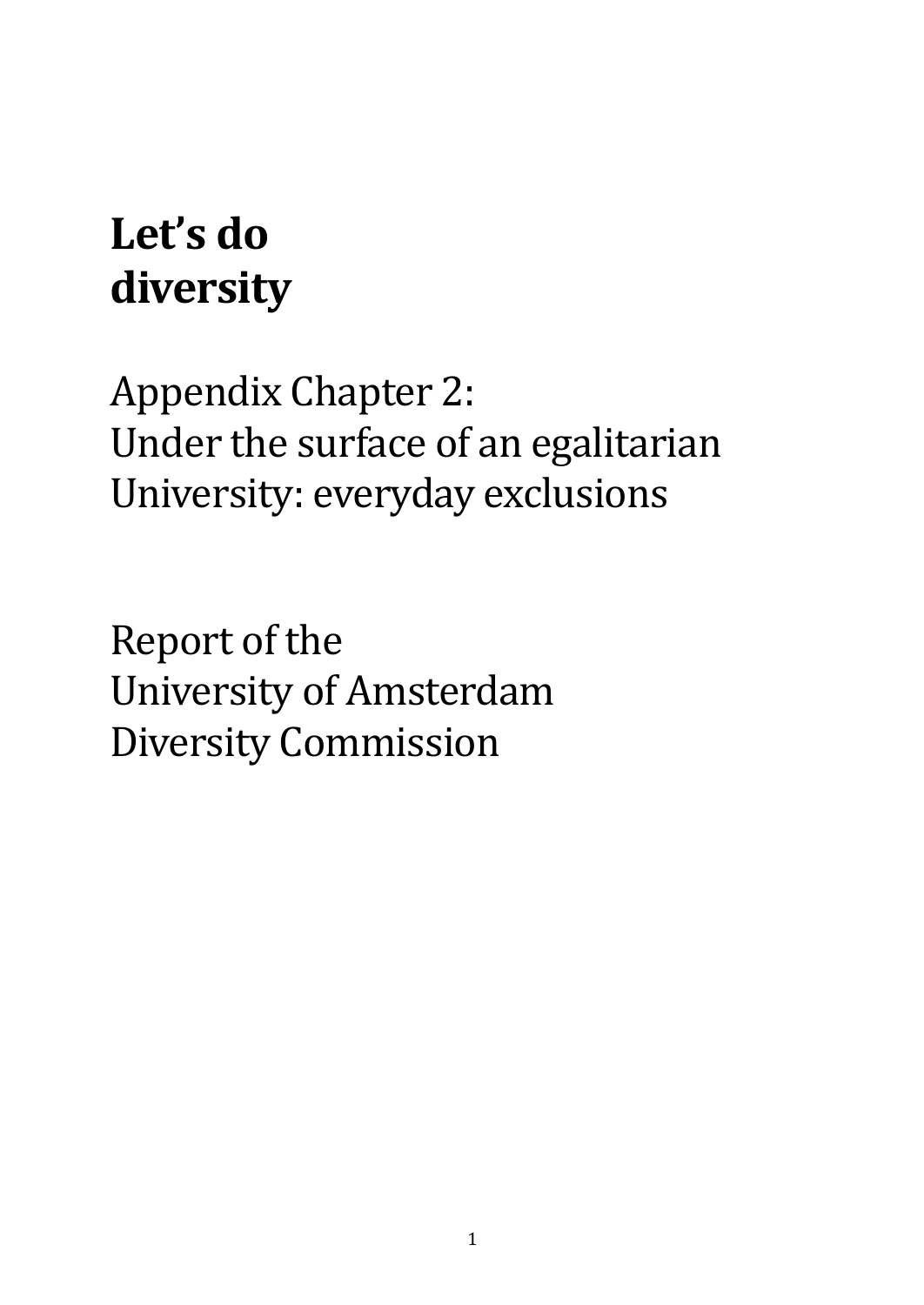# **Table of Contents**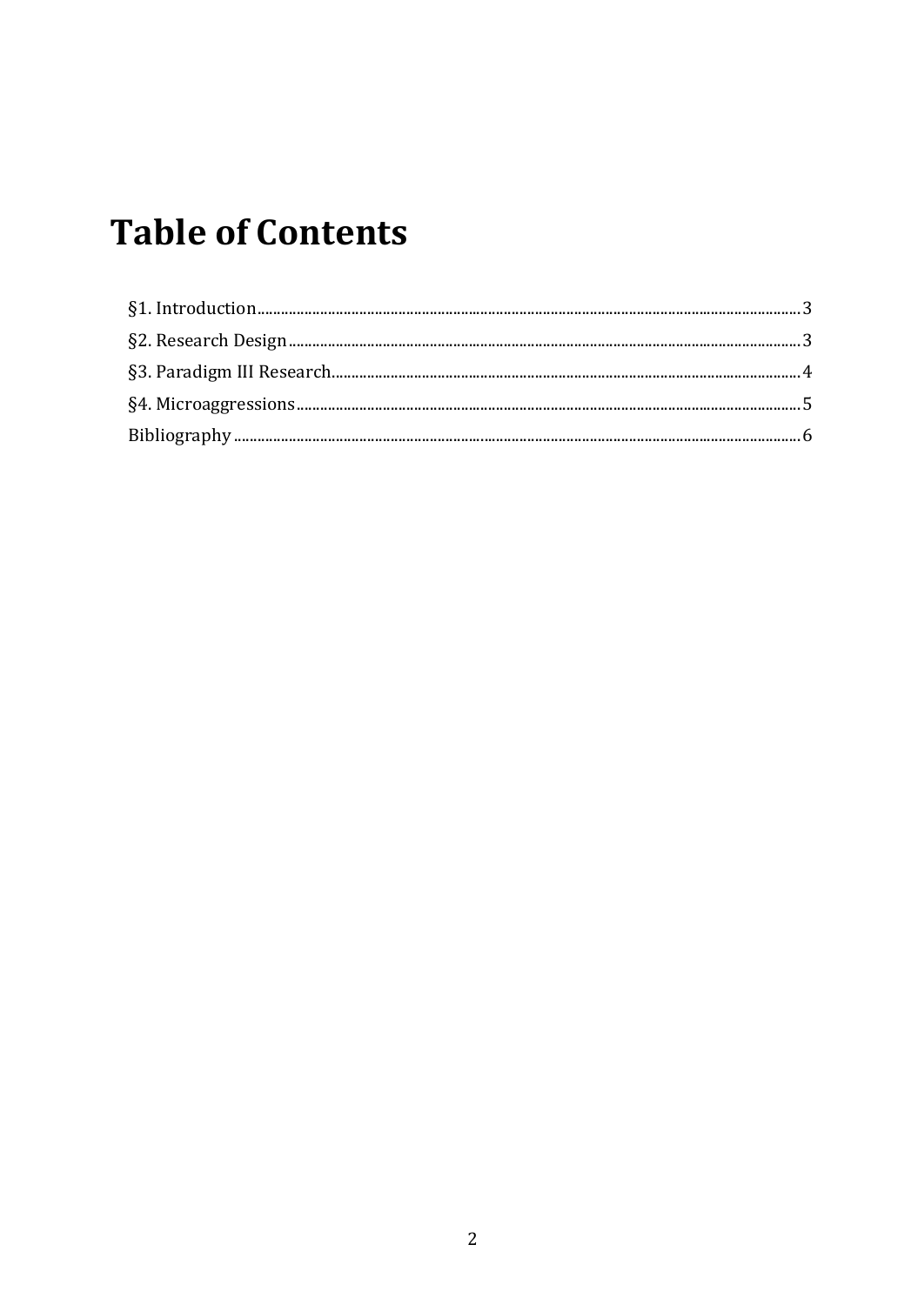This appendix, belonging to chapter 2 in the report, deals with Paradigm III research and microaggressions.

# <span id="page-2-0"></span>**§1. Introduction**

We supply additional information on chapter 2 of the report in this appendix, because not everybody is familiar with the methodology of paradigm III research. For people accustomed to paradigm I (quantitative research) and paradigm II (qualitative research) or accustomed to the discussion about the six scientific styles<sup>1</sup> (Kwa, 2014)<sup>2</sup>, lack of knowledge about paradigm III research produces uncertainty.

This research starts from a broad definition of diversity and it deals with questions of racism, ethnicity, gender, sexism, LGBTQIA+, queerphobia, emancipation, classism, religion, islamophobia, imperialism, ableism, ageism, socio-economic background and so on. One can find the 'hidden' assumptions and values about those issues in the stories that students and staff members tell, in the texts on the website of the UvA, in the curriculum and in the study materials, in the literature the staff use, in the research activities of the UvA *and* in the buildings of the UvA.

Our research is a part of a full body research<sup>3</sup>, showing our turn to affect<sup>4</sup>. Paradigm III research is a research variant in the framework of diversity of thinking and researching. During the research activities we ask ourselves all the time: *How is it that we come to know what we know, and what are the underlying assumptions of this pursuit? What is our process of inquiry?* We engage in close, often intimate connections to the lived experiences of the diversity in the UvA and we try to produce the clearest and most informed understanding of that topic.

We encounter deeply personal, emotional intimacies and various subjectivities from our participants all the time and we avoid that they are bracketed away. Subjectivity and reality interact between the stories/image and the 'producer'/viewer/listener.

We choose certain interview fragments over others to bring life to our research story. In the narratives, we verbally zoom and pan, taking the reader of this report down one path chosen from among others. We keep in mind the epistemological assumptions and rigors regarding how to collect valuable information5. However, we did not choose the grounded theory approach of qualitative empiricism<sup>6</sup>, for example. For us there is not one global epistemology. That is why we use reflexive epistemologies in our research (Stanczak, 2007).

# <span id="page-2-1"></span>**§2. Research Design**

The research team is among other things focused on the collection of 'characteristic' stories of students and staff that make explicit that the UvA at this moment does not pay enough attention to diversity and that some students and staff members are hurt in this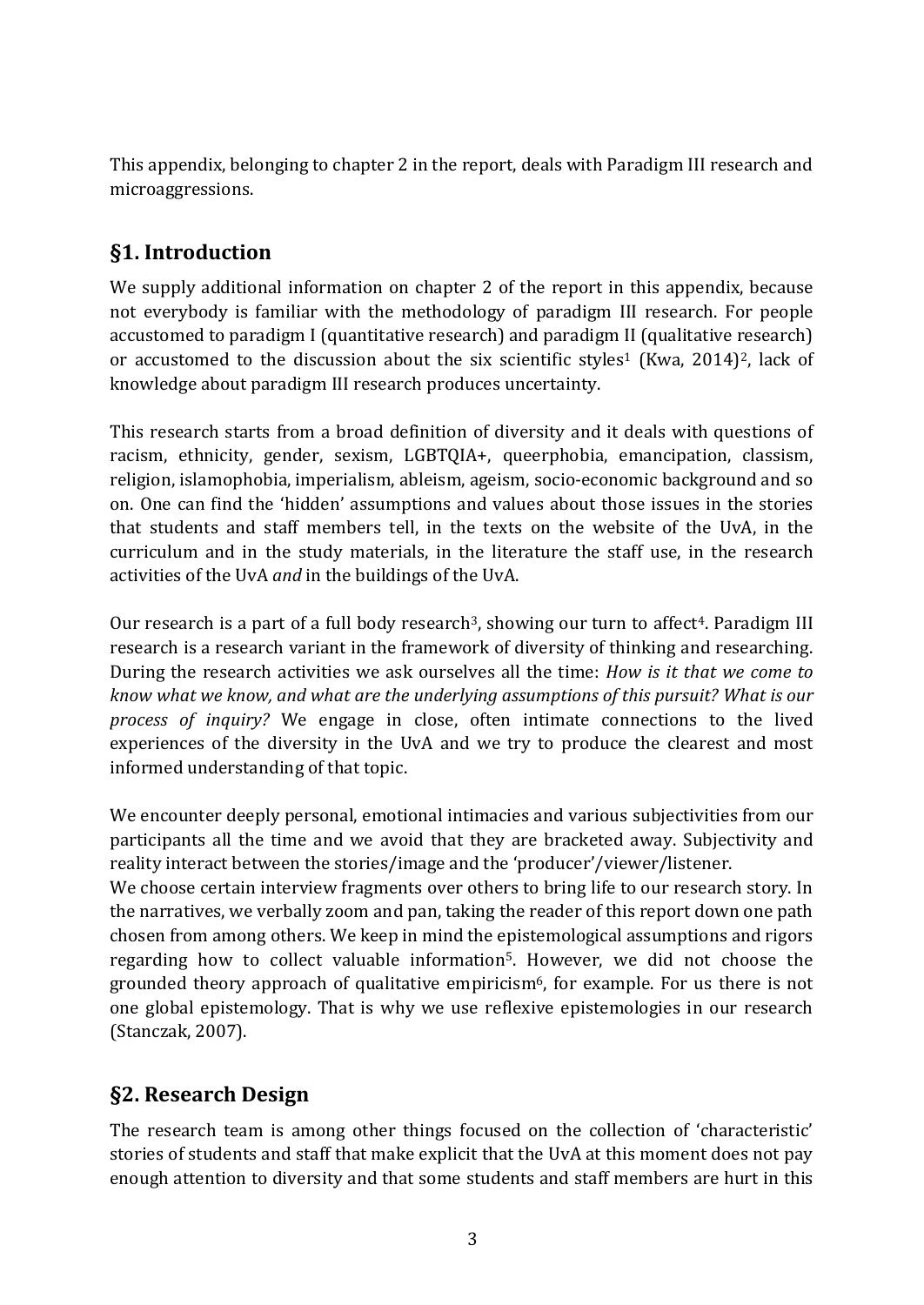situation. For the collection of stories we use a narrative technique (Wengraf, 2001). The respondents were selected out of the UvA population, after a call on the UvA Website and an email to all, a group of students and staff members mailed us that they had a story to tell. A part of the interviews is used as example (*vignette* or quotation7) of situations in the UvA in the framework of 'diversity management' (Tarekgn & Jerusalem, 2012) and we used another part of the interviews to analyze some patterns in the UvA narratives, showing the way in which some of the staff members and students at the UvA are dealing with the praxis of diversity. For the (narrative) analysis of the interview texts we used several directions. As amplification of the collection, analyzing and deconstruction of interview texts we have collected, analyzed and deconstructed images of situations inside and outside the buildings of the UvA to assess the accessibility of those buildings and to inquire about the way students and staff feel at home in those buildings. The deconstruction of the images is based on ideas of Visual Anthropology, Image-based Research and a/r/tography8.

For our paradigm III research we used the *'Code of Ethics for Research in the Social and Behavioral Sciences Involving Human Participants as accepted by the Deans of Social Sciences in the Netherlands'* (January 2016). We know that we need *'… deeper investigation …* [and] *… the interaction with and the consent of … individuals, especially if individual images* [and texts] *are to be used as illustrations in reports or publications for which consent is needed.'* (ibid., 125). We used the technique of a member check, anonymized all the interview texts, asked the respondents permission for using their utterances, and we have signed a contract pleading confidentiality.

#### <span id="page-3-0"></span>**§3. Paradigm III Research**

Paradigm III research deals with time in another way than paradigm I and II: rejecting linearity and proportionality. Time is experienced time and not the time of a metronome. Predictability and generalization are not intended outcomes of the research. Paradigm III research is adaptive, personal and situational. Paradigm III research claims that narrativity is an exclusive social human activity: the social uniqueness of the 'dialogic'. This appendix focuses on microaggressions (microassaults, microinsults and microinvalidations) at the UvA, since this a concept that is relatively little-known.

The 'Big Five' areas for the reorientation of the UvA in the framework of diversity are gender, race, age, disability, and sexual orientation (the *GRADS categories*) and ask among other things for the expanded inclusion of women, students of color, physically challenged individuals and non-traditional students, i.e., those older than thirty, in academic programs (Winbush, 2004). In universities we see various forms of microaggressions.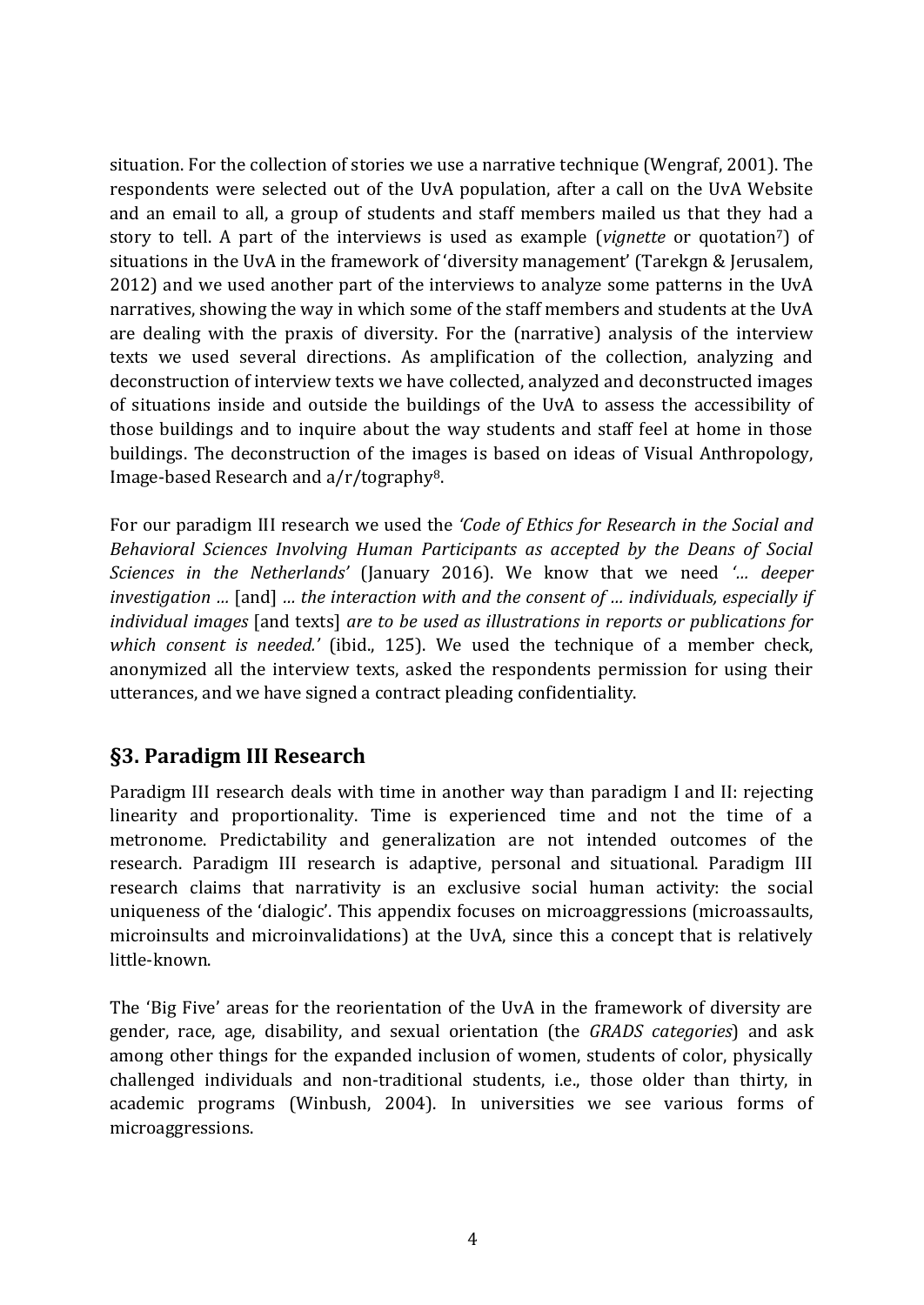### <span id="page-4-0"></span>**§4. Microaggressions**

Microaggressions are the everyday verbal, nonverbal, and environmental slights, snubs, or insults, whether intentional or unintentional, communicating hostile, derogatory, or negative messages to target persons based solely upon marginalized group membership (Sue, 2010a). The 'friendly' perpetrators communicate that those target persons (often people of color, woman, lesbian/gay/bisexual/transgendered people - LGBTQIA+s those with disabilities/restrictions, religious minorities, and so on) are lesser human beings, suggest that they do not belong to the majority group, threaten and intimidate, or relegate them to inferior status and treatment (Sue, 2010b). In the UvA we see racial microaggressions9, gender microaggressions and sexual orientation microaggressions (hidden messages and contradictory metacommunications).

We see (often covered) forms of oppression (through imposition or deprivation) in the UvA from direct/concrete nature to more symbolic or psychological manifestations, from being consciously perpetrated to being unintentional, indirect, and subtle. Sue  $(2010b)$  distinguishes between microassaults<sup>10</sup>, microinsults<sup>11</sup>, and microinvalidations<sup>12</sup>. He identifies four major psychological dilemmas or dynamics created by microaggressions directed toward racial groups: (1) the clash of realities between the dominant group and socially devalued group members, (2) the invisibility of unintentional bias and discrimination, (3) the perceived minimal harm of microaggressions, and (4) the catch-22<sup>13</sup> of responding.

We see in the UvA subtle forms of discrimination (focused on issues of race and gender). We even see hate crimes: physical assaults, hate mail, threatening phone calls and vandalism (Nadal, Rivera & Corpus, 2010). And we see overt behavioral expression of sexual stigma, similar to the 'old-fashioned' heterosexism (hate crimes and deliberately use of hurtful words to insult a LGBTQIA+ person). Microaggressions toward transgender individuals are most of the time not openly addressed or discussed. Nadal, Rivera and Corpus (ibid.) mention four categories of assaulting transgender people: (1) second-class citizen, (2) traditional gender role prejudicing and stereotyping, (3) use of sexist/heterosexist language, and (4) assumption of abnormality. Transgender microaggressions will often intersect with racial, ethnic, and gender microaggressions

The needs, experiences, hopes, and aspirations of people with disabilities (PWDs) are relatively unknown, unrecognized, and underestimated. Negative attitudes and behaviors toward PDWs still exist, but they operate in a much more subtle, secretive, and covert manner, often outside the level of awareness of well-intentioned perpetrators. Some people (staff, administrators and fellow students) treat PWDs like a child and appear to be invested in avoiding PWDs or wish that they are invisible (their experiential reality is being denied and invalidated). The 'innocent' perpetrators are uncomfortable with the fact that disabilities/restrictions are visible and they chose to ignore the situation. One can identify patterns of manifestations of microaggressive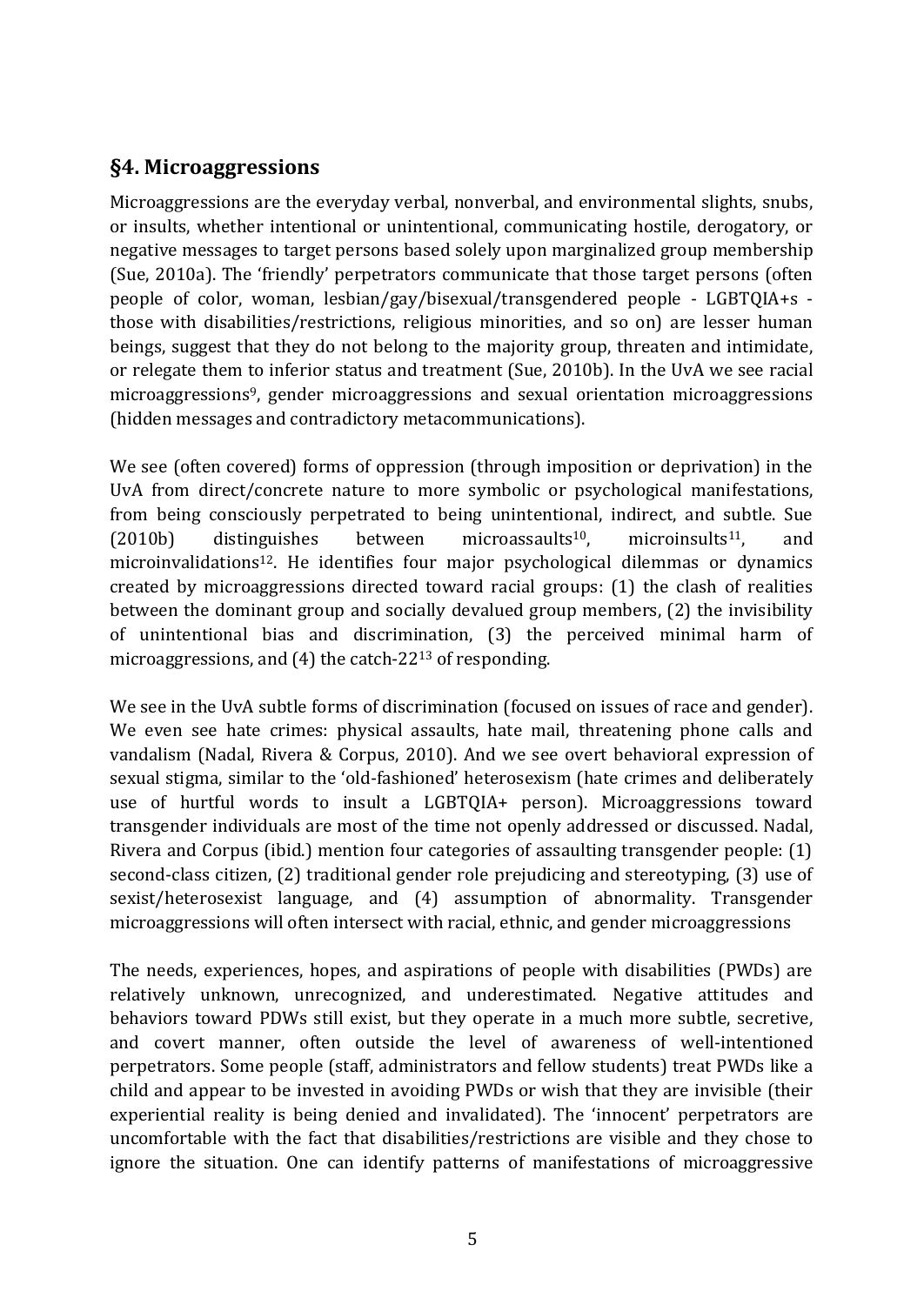experiences (subtle discrimination) of people with disabilities within the UvA. The perpetrators show that the limitation of one functional area leads to limitations in other functional areas. For example, people speak loudly when communicating with a blind person or people in wheelchairs are ignored because the perpetrators speak only with the companion of the wheeler (as a part of a process of infantilism) (Keller & Galgay, 2010).

#### <span id="page-5-0"></span>**Bibliography**

- Bauer, M.W. & Gaskell, G. (eds.) (2000). *Qualitative Researching with Text, Image and Sound. A Practical Handbook.* London, Thousand Oaks & New Delhi: SAGE Publications.
- Borgdorff, H. & Bakker, M. (samenst.) (2003). *Arti. Art Research Theory & Interpretation.* Lectoraat kunsttheorie en onderzoek. Amsterdam: Amsterdamse Hogeschool voor de Kunsten.
- Bresler, L. (eds.) (2007a). *International Handbook of Research in Arts Education. Part One.* Dordrecht: Springer (Springer International Handbook of Research in Arts Education - Volume 16).
- Bresler, L. (eds.) (2007b). *International Handbook of Research in Arts Education. Part Two.* Dordrecht: Springer (Springer International Handbook of Research in Arts Education - Volume 16).
- Clarke, A.E. (2005). *Situational Analysis. Grounded Theory After the Postmodern Turn.* Thousand Oaks, London & New Delhi: SAGE Publications, Inc.
- *'Code of Ethics for Research in the Social and Behavioral Sciences Involving Human Participants as accepted by the Deans of Social Sciences in the Netherlands'* (January 2016)
- Collier, J., Jr. & Collier, M. (1986). *Visual Anthropology: Photography as a Research Method.* Albuquerque: University of New Mexico Press.
- Emmison, M. & Smith, Ph. (2000). *Researching the Visual. Images, Objects, Contexts and Interactions in Social and Cultural Inquiry.* London, Thousand Oaks & New Delhi: SAGE Publications (Introducing Qualitative Methods).
- Glaser, B.G. & Strauss, A.L. (1967/2008). The Discovery of Grounded Theory. Strategies for Qualitative Research. New Brunswick & London: Aldine Transaction (A Division of Transaction Publishers).
- Greene, M. (2000). *Releasing the Imagination. Essays on Education, the Arts, and Social Change.* San Francisco: Jossey-Bass (A Wiley Company).
- Harris, S.R. (2015). *An Invitation to the Sociology of Emotions.* New York & London: Routledge (Taylor & Francis Group).
- Hoonaard, W.C. van den (1997). *Working with Sensitizing Concepts. Analytical Field Research.* Thousand Oaks, London & New Delhi: SAGE Publications (Qualitative Research Methods Volume 41).
- https://nl.wikipedia.org/wiki/Catch-22\_%28logica%29; https://www.catch-22.org.uk/work-us/equality-diversity/ for more information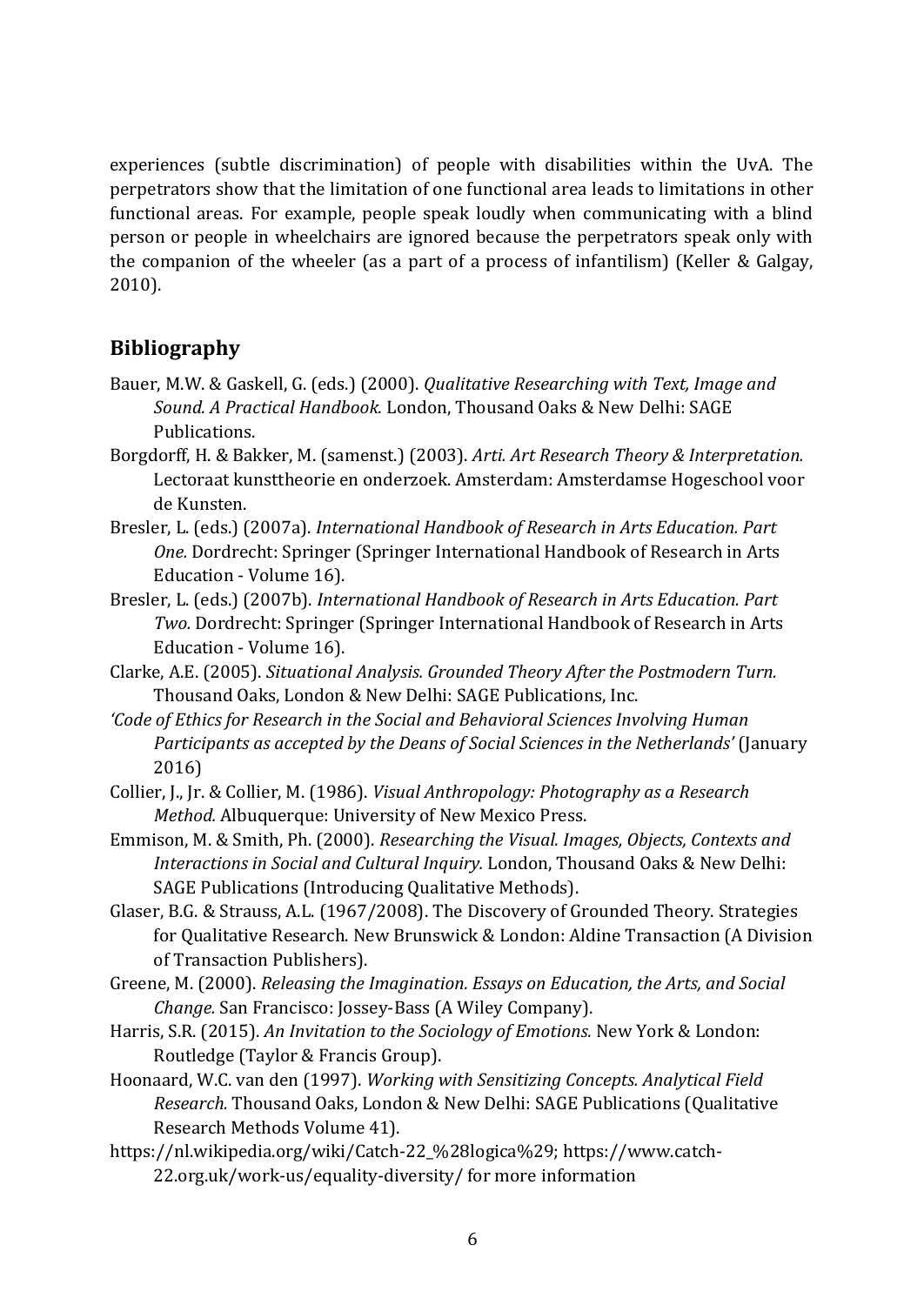- Irwin, R.L. & Cosson, A. de (eds.) (2004). *a/r/tography. Rendering Self Through Arts-Based Living Inquiry.* Vancouver: Pacific Educational Press (Faculty of Education, University of British Columbia).
- Jansen, H. (2009c). *De leraar als koelie. Postmoderne kritische pedagogiek. Proefschrift.* Amersfoort: Uitgeverij Agiel.
- Johnston, M.P. & Nadal, K.K. (2010). Multiracial Microaggressions. Exposing Monoracism in Everyday Life and Clinic Practice. In D.W. Sue (eds.) *Microaggressions and Marginality. Manifestation, Dynamics, and Impact.* Hoboken: John Wiley & Sons, Inc.
- Keller, R.M. & Galgay, C.E. (2010). Microaggressive Experiences of People with Disabilities. In D.W. Sue (eds.) *Microaggressions and Marginality. Manifestation, Dynamics, and Impact.* Hoboken: John Wiley & Sons, Inc.
- Kincheloe, J.L. (2003/2004). *Teachers a Researchers. Qualitative Inquiry as a Path to Empowerment.* London & New York: RoutledgeFalmer (Taylor & Francis Group) (The Teachers' Library).
- Kincheloe, J.L. (2005). *Critical Pedagogy. Primer.* New York, Washington/Baltimore, Bern, Frankfurt am Main, Berlin, Brussels, Vienna & Oxford: Peter Lang (Peter Lang Primer).
- Kincheloe, J.L. (2010). *Knowledge And Critical Pedagogy. An Introduction.* Springer (Explorations of Educational Purpose - Volume 1).
- Kincheloe, J.L. & Berry, K.S. (2004). *Rigour and Complexity in Educational Research. Conceptualizing the bricolage.* Maidenhead: Open University Press (Conducting educational research).
- Kwa, Ch. (2014). *Kernthema's in de wetenschapsfilosofie.* Den Haag: Boom Lemma uitgevers (Wetenschapsfilosofie in context).
- Meltzer, E. (2013). *Systems We Have Loved: Conceptual Art, Affect, and the Antihumanist turn.* Chicago & London: The University of Chicago Press.
- Moïsi, D. (2009/2015). *De geopolitiek van emotie. Over angst, vernedering en hoop, en de opgave voor deze tijd.* Amsterdam: Nieuw Amsterdam Uitgevers.
- Nadal, K.L., Rivera, D.P. & Corpus, M.J.H. (2010). Sexual Orientation And Transgender Microaggressions. Implications for Mental Health and Counseling. In D.W. Sue (eds.) *Microaggressions and Marginality. Manifestation, Dynamics, and Impact.* Hoboken: John Wiley & Sons, Inc.
- Nicolai, N.J. (2016). *Emotieregulatie als basis van het menselijk bestaan. De kunst van het evenwicht.* Leusden: Diagnosis Uitgevers.
- Nowotny, H. (2016). *The Cunning of Uncertainty.* Cambridge & Malden: Polity Press.
- Prosser, J. (eds.) (1998). *Image-based Research. A Resourcebook for Qualitative Researchers.* London & Bristol: Falmer Press (Taylor & Francis Group).
- Sanders-Bustle, L. (eds.) (2003). *Image, Inquiry, and Transformative Practice. Engaging Learners in Creative and Critical Inquiry Through Visual Representation.* New York, Washington/Baltimore, Bern, Frankfurt am Main, Berlin, Brussels, Vienna & Oxford: Peter Lang (Counterpoints. Studies in the Postmodern Theory of Education - Vol. 203).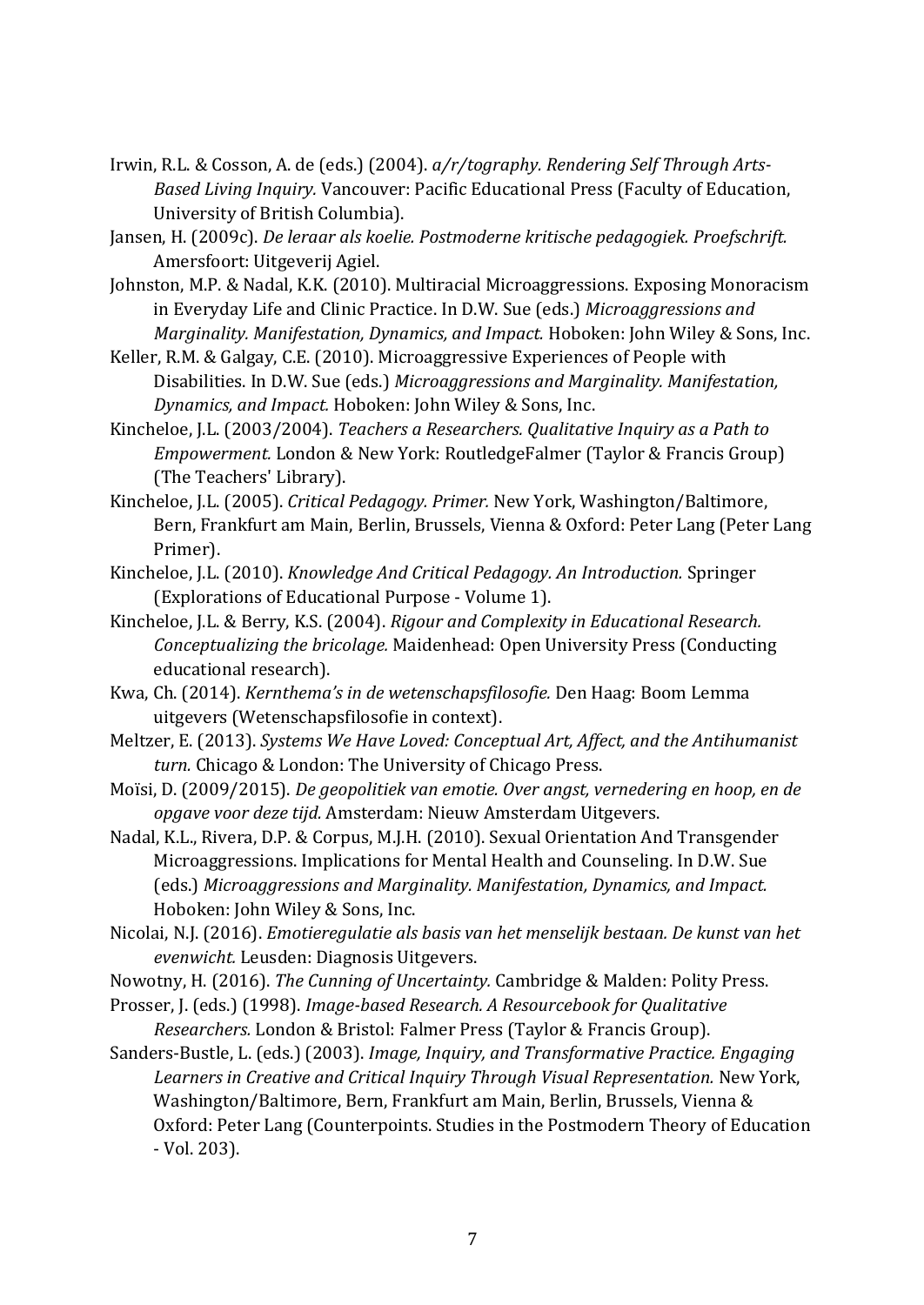Springgay, S., Irwin, R.L., Leggo, C. & Gouzouasis, P. (eds.) (2008). *Being with A/r/tography.* Rotterdam & Tapei: Sense Publishers.

Stanczak, G.C. (eds.) (2007). *Visual Research Methods. Image, Society, and Representation.* Los Angeles, London, New Delhi & Singapore: SAGE Publications.

Steinberg, S.R. & Kincheloe, J.L. (eds.) (1998). *Students as Researchers. Creating Classrooms that Matter.* London & Bristol: FalmerPress, Taylor & Francis Group (The Falmer Press Teachers' Library Series: 15).

Strauss, A. & Corbin, J. (1990). *Basics of Qualitative Research. Grounded Theory Procedures and Techniques.* Newburry Park, London & New Delhi: SAGE Publications.

Sue, D.W. (eds.) (2010a). *Microaggressions and Marginality. Manifestation, Dynamics, and Impact.* Hoboken: John Wiley & Sons, Inc.

Sue, D.W. (eds.) (2010b). Microaggressions, Marginality, and Oppression. An Introduction. In D.W. Sue (eds.) *Microaggressions and Marginality. Manifestation, Dynamics, and Impact.* Hoboken: John Wiley & Sons, Inc.

Sullivan, G. (2005). *Art Practice as Research. Inquiry in the Visual Arts.* Thousand Oaks, London & New Delhi: SAGE Publications. Inc.

Syed, J. & Boje, D.M. (2011). Antenarratives of Negotiated Diversity Management. In D.M. Boje (eds.) *Storytelling and the Future of Organizations. An Antenarrative Handbook.* London & New York: Routledge (Taylor & Francis Group) (Routledge Studies in Management, Organisation and Society).

- Tarekgn, A. & Jerusalem, Y. (2012). *Management of Diversity in Campus. The Case of Bhair Dar University.* Saarbrücken: Lap Lambert Academic Publishing.
- Wengraf, T. (2001). *Qualitative Research Interviewing. Biographic Narrative and Semi-Structured Methods.* London, Thousand Oaks & New Delhi: SAGE Publications.
- Winbush, R.A. (2004). A brief Meditation on Diversity and 'Duhversity'. In F.W. Hale, Jr. (eds.) *What makes Racial Diversity Work in Higher Education. Academic Leaders Present Successful Policies and Strategies.* Sterling: Stylus Publishing, LLC.

 $\overline{\phantom{a}}$ 

<sup>1</sup> Styles of scientific thinking in the European tradition: (1) deductive, (2) experimental, (3) hypothetical-analogical, (4) taxonomical, (5) statistical, and (6) historical-evolutionary.

<sup>2</sup> See for the comparison of paradigm I, II and III: Jansen (2009c, 193-207 and 249-252).

<sup>3</sup> Paradigm III research is not just observing and testing people, 'collecting' evidences, executing objective and empirical work. *'Discovery is open-ended and fundamental research cannot predict what it will find or when.'* (Nowotny, 2016, vii).The paradigm III researcher is not keeping 'distance', but every part of the body is involved. In this framework an interview is *'… an embodiment, and it is not just words, but the body is vibrating the telling.'* (Syed & Boje, 2011, 55).

<sup>4</sup> See Harris (2015); Meltzer (2013); Moïsi (2009/2015); Nicolai (2016).

<sup>5</sup> See Kincheloe (2003/2004; 2005; 2010); Kincheloe & Berry (2004); Steinberg & Kincheloe (1998).

<sup>6</sup> See Clarke (2005); Glaser & Strauss (1967/2008); Van den Hoonaard (1997); Strauss & Corbin (1990).

<sup>7</sup> Anonymized interview texts, approved by the respondents.

<sup>8</sup> See Bauer & Gaskell (2000); Borgdorff & Bakker (2003); Bresler (2007a; 2007b); Collier & Collier (1986); Emmison & Smith (2000); Greene (2000); Irwin & De Cosson (2004); Prosser (1998); Sanders-Bustle (2003); Sullivan (2005); Springgay, Irwin, Leggo & Gouzouasis (2008).

<sup>9</sup> Johnston and Nadal (2010) tell us that for racial identification there are 57 possible multiple-race identities based off 6 main racial categories.

<sup>10</sup> Microassaults are conscious biased beliefs or attitudes that are held by individuals and intentionally expressed or acted out overtly or covertly toward a marginalized person or socially devalued group.

<sup>&</sup>lt;sup>11</sup> Microinsults likely occur outside the level of conscious awareness of the perpetrator. We see interpersonal interactions (verbal/nonverbal) and environmental cues that communicate rudeness, insensitivity, slights, and insults.

<sup>12</sup> Microinvalidations generally occur outside the level of conscious awareness of perpetrators, but it is the most insidious, damaging, and harmful form of microaggressions. Microinvalidations attack or deny the experiential realities of socially devalued groups